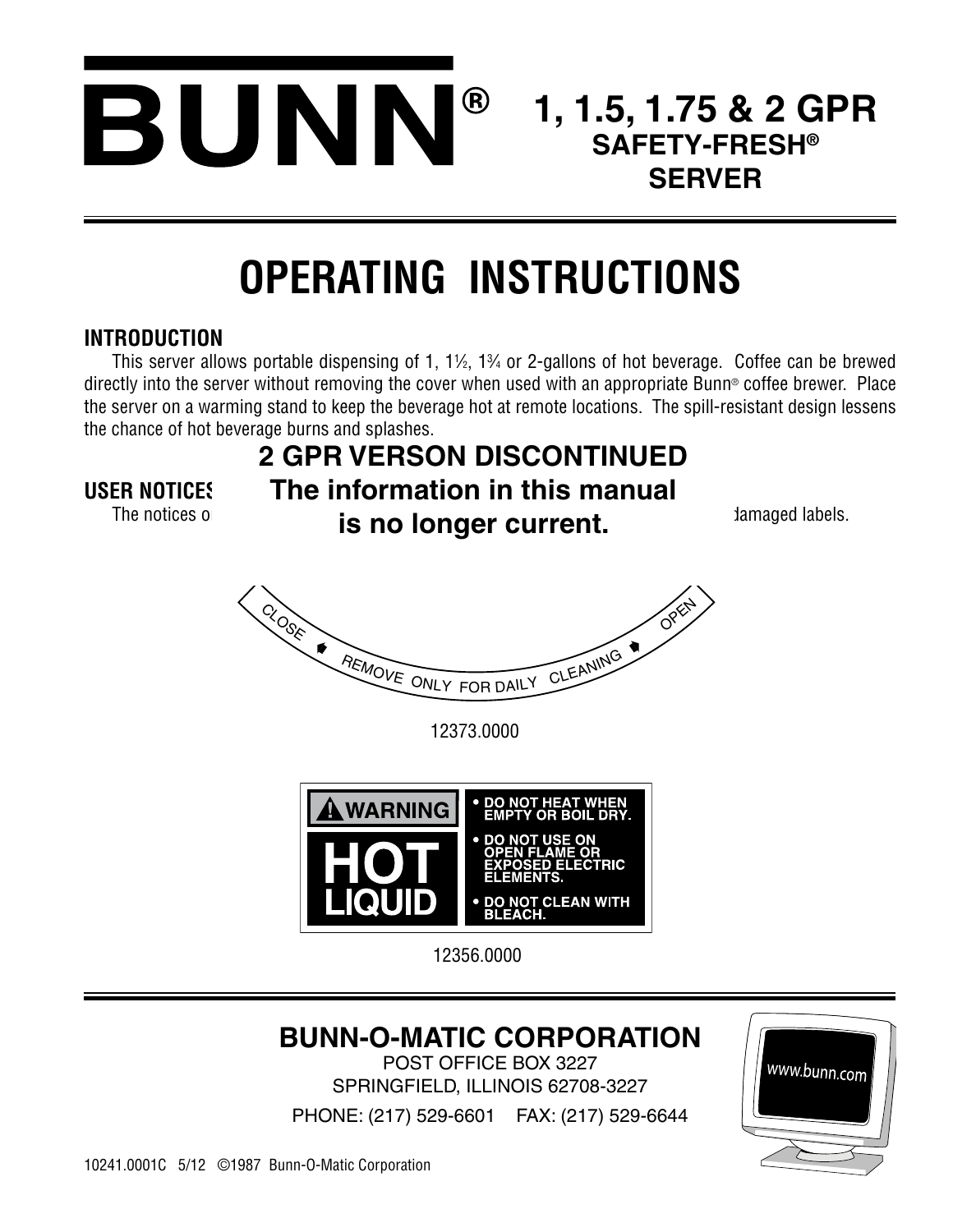## **USING THE SERVER**

- 1. Lock the cover in place on the server by turning it clockwise as far as it will go.
- 2. Locate the center of the server cover directly under the funnel dripout of a Bunn® coffee brewer when brewing directly into the server.
- 3. The hot beverage is available at the faucet. The sight gage displays the remaining beverage in the server.
- 4. As the server is emptied, more may be added.

**NOTE –** Be careful not to overfill the server.

## **CLEANING**

1. Turn the lid assembly counterclockwise as far as it will go to remove it for daily dishwasher cleaning.

NOTE – Bunn-O-Matic recommends CASCADE® dishwashing detergent for thorough cleaning. DO NOT use bleach.

#### *CASCADE® is a registered trademark of Procter & Gamble Co., Cincinnati, Ohio.*

- 2. Remove the cap from the lid assembly by unscrewing in a counterclockwise direction. Remove the gasket from the bottom side of the lid assembly.
- 3. After thoroughly cleaning all parts, reassemble the lid assembly.
- 4. Clean all other surfaces with a damp cloth rinsed in any mild, non-abrasive, liquid detergent.
- 5. Clean the sight gage with a brush.
- 6. Thoroughly rinse the entire server after cleaning.  $P_{2495}$